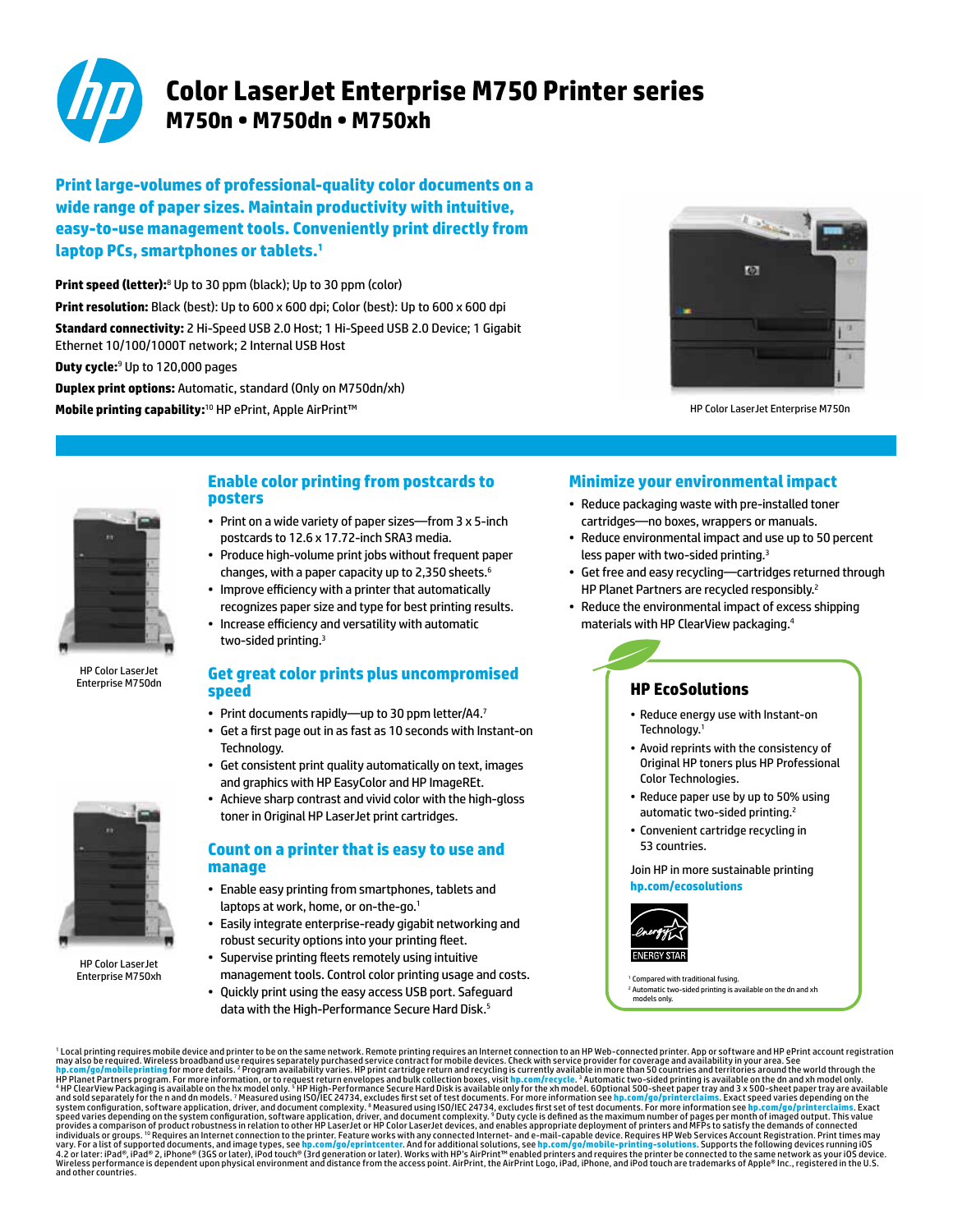# **HP Color LaserJet Enterprise M750 Printer series**

- 1 300-sheet top output bin
- 2 Intuitive control panel with 4-line color display
- 3 Easy-access USB port for walk-up printing
- 4 100-sheet multipurpose tray supports paper sizes up to 12 x 18 (SRA3)
- 5 One-door access to the easy-to-install print cartridges
- 6 Built-in automatic two-sided printing
- 7 250-sheet tray 2
- 8 500-sheet tray 3
- 9 Three 500-sheet input trays with print stand for 2,350-sheet total input capacity
- 10 HP High-Performance Secure Hard Disk
- 11 1 GB RAM and an 800 MHz processor
- 12 Two internal host USB 2.0 type ports for third-party solutions
- 13 Hi-Speed USB 2.0 port for third-party solutions
- 14 Hi-Speed USB 2.0 printing port
- 15 Access port for optional Kensington-style lock
- 16 HP Jetdirect Gigabit Ethernet embedded print server



## **Series at a glance**







|                                             | <b>M750n</b>    | <b>M750dn</b>   | <b>M750xh</b> |
|---------------------------------------------|-----------------|-----------------|---------------|
| <b>Part number</b>                          | <b>D3L08A</b>   | D3L09A          | D3L10A        |
| 100-sheet multipurpose tray 1               |                 |                 |               |
| 250-sheet input tray 2                      |                 |                 |               |
| 500-sheet input tray 3                      |                 |                 |               |
| 500-sheet input tray 4                      | <b>Optional</b> | <b>Optional</b> | Not available |
| 3 x 500-sheet feeder with rolling stand     | <b>Optional</b> | <b>Optional</b> |               |
| <b>Automatic two-sided printing</b>         | Not available   |                 |               |
| <b>HP High-Performance Secure Hard Disk</b> | Not available   | Not available   |               |

### **HP Color LaserJet Enterprise M750xh shown**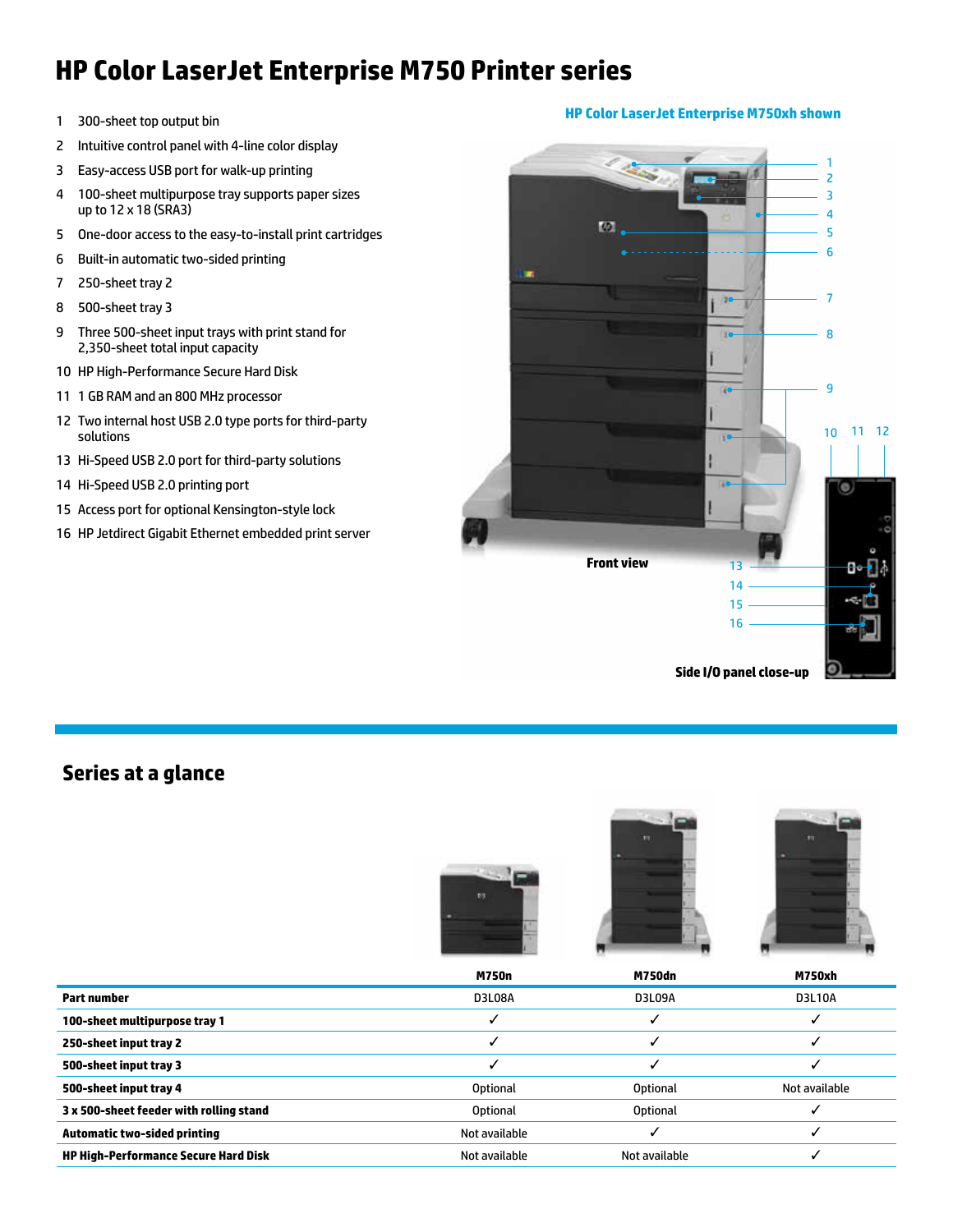# **Top features**

Print color documents up to SRA3 (12.6 x 17.72 inch) with paper capacity for high-volume jobs.

Capitalize on the printing potential of a high-capacity, compact workgroup workhorse. Produce large amounts of color documents on a wide variety of paper sizes—from postcards to SRA3.

Use a powerful color printer that compliments your professional image. Achieve outstanding quality printing without sacrificing speed. Advanced color features and Original HP LaserJet print cartridges help ensure consistent color.

Seamlessly integrate this versatile printer into a fleet. Robust management and security tools help ensure productivity and smooth, reliable performance. Mobile printing options enable convenient printing from smartphones, tablets and PCs.<sup>1</sup>

Meet your environmental goals, while boosting your bottom line. HP technology helps you reduce your office's energy and paper usage. Plus, this printer is designed to use less space and create less packaging waste.

**Printers**

## Get the most out of your printer with HP accessories, supplies, and services.

### **HP services**

Downtime can have serious consequences, so HP provides support beyond the standard warranty. You benefit from reduced risk, maximized uptime, predictable service delivery and no unbudgeted repair costs. Choose from:

**Optimized Care** (optimum performance and stability): 4 hr Onsite Support, Maintenance Kit Replacement Service, Installation with Network Configuration Service

**Standard Care** (high level of uptime): Next Business Day Onsite Support, Maintenance Kit Replacement Service, Installation with Network Configuration Service

**Basic Care** (minimum recommended support): Next Business Day Onsite Support

**4 hr Onsite Support:** Onsite support within four hours after a service call received within the coverage window

**Next Business Day Onsite Support:** Onsite service the next business day after the service call is received

**Maintenance Kit Replacement Service:** Onsite replacement of your printer's maintenance kit including parts, materials, and labor

**Installation with Network Configuration Service:** Assembly, network configuration, and basic administrator familiarization

For more information about HP Care Pack, HP Contractual, or HP Managed Print Services, visit **[hp.com/go/printservices](http://hp.com/go/printservices)**

| HP Color LaserJet Enterprise M750n<br>HP Color LaserJet Enterprise M750dn | <b>D3L08A</b><br><b>D3L09A</b> |
|---------------------------------------------------------------------------|--------------------------------|
| HP Color LaserJet Enterprise M750xh                                       | <b>D3L10A</b>                  |
| HP LaserJet Print Cartridges <sup>2</sup>                                 |                                |
| HP 650A Black LaserJet Toner Cartridge (~13,500 pages)                    | <b>CE270A</b>                  |
| HP 650A Cyan LaserJet Toner Cartridge (~15,000 pages)                     | <b>CE271A</b>                  |
| HP 650A Yellow LaserJet Toner Cartridge (~15,000 pages)                   | <b>CE272A</b>                  |
| HP 650A Magenta LaserJet Toner Cartridge (~15,000 pages)                  | <b>CE273A</b>                  |
| <b>Accessories</b>                                                        |                                |
| HP Color LaserJet 500-sheet Paper Tray                                    | <b>CE860A</b>                  |
| HP Color LaserJet 3x500-sheet Paper Feeder and Stand                      | <b>CE725A</b>                  |
| HP letdirect 2700w USB Wireless Print Server                              | J8026A                         |
| <b>HP Jetdirect ew2500 Wireless Print Server</b>                          | J8021A                         |
| <b>HP Service and Support</b>                                             |                                |
| HP 3-year Next Business Day + DMR Color LaserJet CP5525/M750 Support      | <b>UX963E</b>                  |
| HP 4-year Next Business Day + DMR Color LaserJet CP5525/M750 Support      | <b>UX899E</b>                  |
| HP 5-year Next Business Day + DMR Color LaserJet CP5525/M750 Support      | <b>UX880E</b>                  |
| HP 3-year 4h9x5 Color LaserJet CP5525/M750 Hardware Support               | <b>UX965E</b>                  |
| HP 4-year 4h9x5 Color LaserJet CP5525/M750 Hardware Support               | <b>UV281E</b>                  |
| HP 5-year 4h9x5 Color LaserJet CP5525/M750 Hardware Support               | <b>UV282E</b>                  |
| HP 1-year Post Warranty Next Business Day + DMR Color LaserJet CP5525/    |                                |
| M750 Support                                                              | <b>UV270PE</b>                 |
| HP 1-year Post Warranty 4h 9x5 Color LaserJet CP5525/M750 Hardware        | <b>UV272PE</b>                 |

To know what HP Care Pack services exist for your product, please visit Care Pack Central at **[hp.com/go/cpc](http://hp.com/go/cpc)**

**Paper**

**[hp.com/go/paper](http://hp.com/go/paper)**

#### **Software**

HP Web Jetadmin: **[hp.com/go/wja](http://hp.com/go/wja)** HP Universal Print Driver: **[hp.com/go/upd](http://hp.com/go/upd)** HP Install Network Printer Wizard: [hp.com/go/inpw\\_sw](http://hp.com/go/inpw_sw)

<sup>1</sup> Local printing requires mobile device and printer to be on the same network. Remote printing requires an Internet connection to an HP Web-connected printer. App or software and HP ePrint account registration may also be required. Wireless broadband use requires separately purchased service contract for mobile devices. Check with service provider for coverage and availability in your area. See <mark>h</mark><sub>l</sub> for more details. <sup>2</sup> Average color composite (C/M/Y) and black declared yields based on ISO/IEC 19798 and continuous printing. Actual yields vary considerably based on images printed and other factors. For details see **hp.com/go/learn**